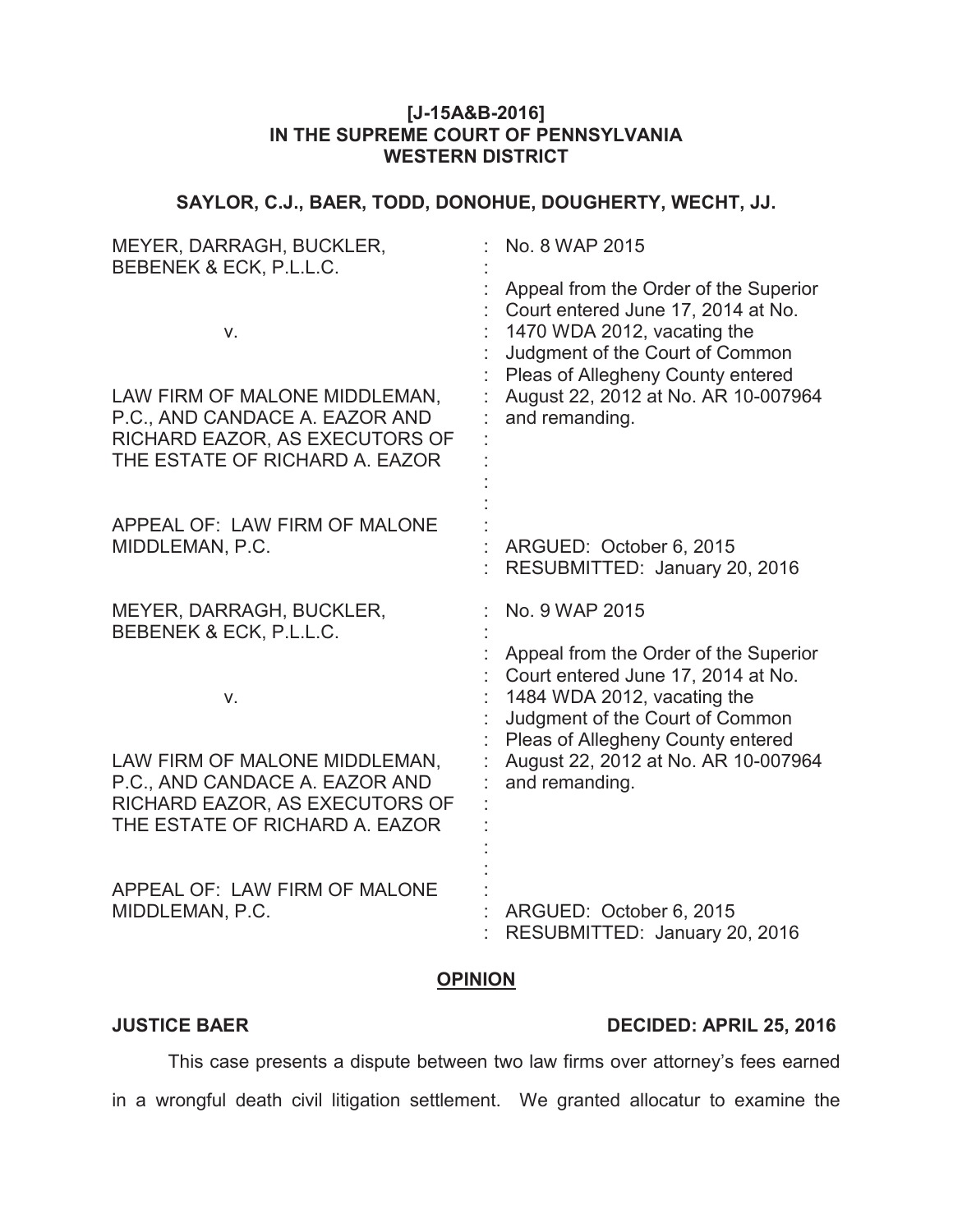propriety of the Superior Court's holding that a law firm, which had formerly provided representation in the wrongful death action, was entitled to breach of contract damages against a successor law firm that ultimately obtained a settlement in the case when no contract existed between the two law firms. For the reasons that follow, we reverse.

The parties herein elected to have their case decided by a judge as a "Case Submitted on Stipulated Facts" pursuant to Pa.R.C.P.  $1038.1$ .<sup>1</sup> The stipulated facts establish that on October 6, 2002, Richard A. Eazor was killed and Lynn Sharp was injured in a single automobile accident in Clearfield County. Eazor's estate and Sharp sued each other, with Sharp contending that Eazor drove the vehicle when the accident occurred and Eazor's estate alleging that Sharp was the driver. Progressive Insurance Company, the liability carrier for Sharp, retained counsel to represent both parties as defendants in the respective actions, while Sentry Insurance, the carrier for Eazor, remained potentially liable for underinsured motorists' coverage payable to the person deemed to be the passenger in the vehicle.

Attorney William Weiler, Jr., entered his appearance on behalf of the Eazor estate on March 24, 2005. Later that year, on December 1, 2005, Attorney Weiler became associated with the law firm of Meyer, Darragh, Buckler, Bebenek & Eck, P.L.L.C., ("Meyer Darragh"), and entered into a written employment agreement acknowledging that "[a]ny and all legal work performed by Weiler will be deemed work on behalf of the Firm." See Employment Agreement dated November 18, 2005, at Paragraph 11, Exhibit 1 to Proposed Stipulated Facts. Attorney Weiler further agreed as follows:

 $1$  This rule provides that "[a] case may be submitted on stipulated facts for decision by a judge without a jury. The practice and procedure as far as practicable shall be in accordance with the rules governing a trial without jury." Pa.R.C.P. 1038.1.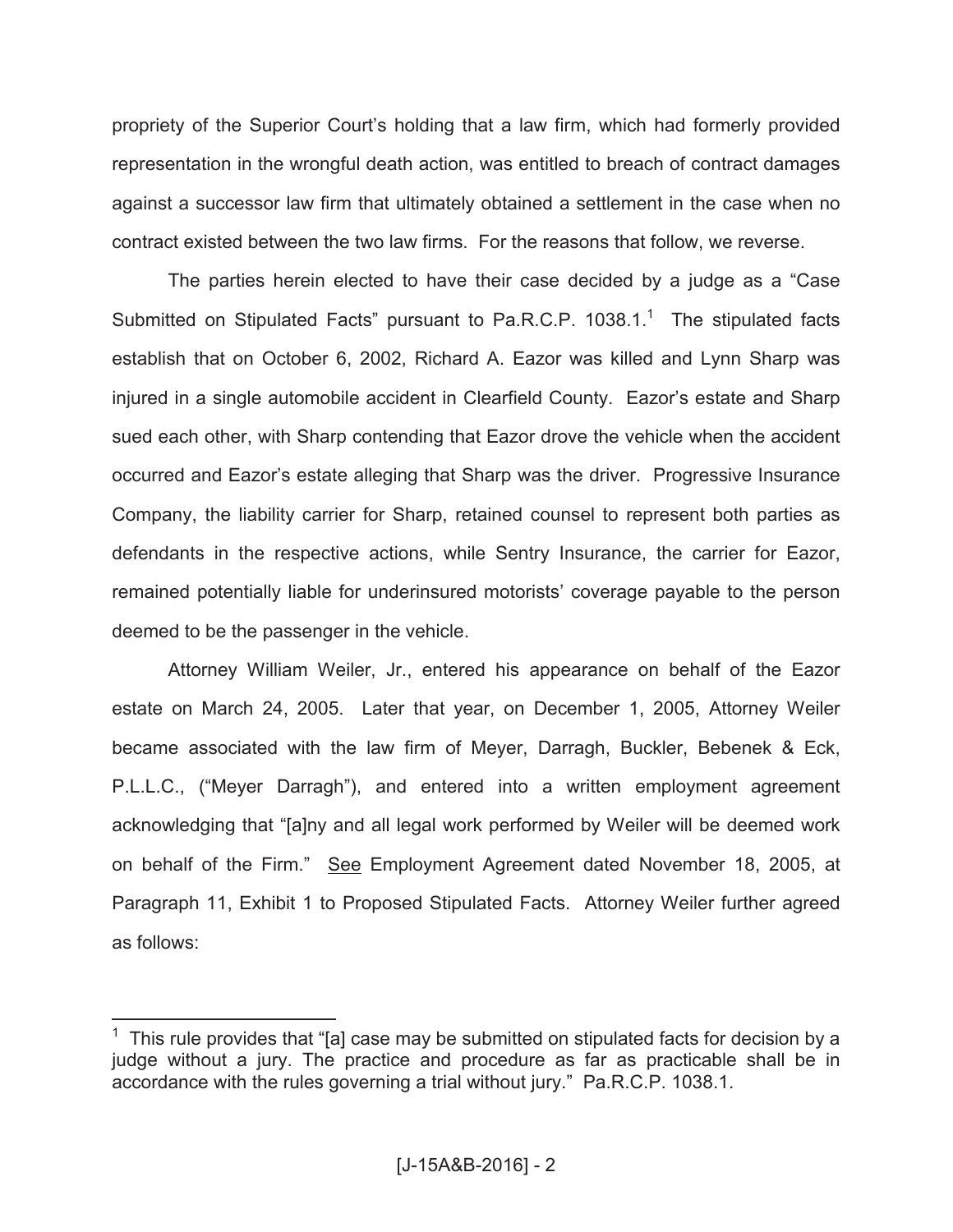All fees for legal services performed during the term of this Agreement by Weiler or on behalf of any client originated by Weiler shall be the property of the Firm, regardless of whether the fees are received by the Firm during the term of this Agreement or after the expiration or termination of it and regardless of whether Weiler originated the client or matter prior to the effective date of this Agreement. . . . The Firm will have the sole right to collect fees due to it and Weiler will cooperate in the Firm's collection efforts. Further, it is agreed that any and all files relating to legal work performed by Weiler or on behalf of clients originated by Weiler shall be the property of the Firm and/or the clients and Weiler shall not remove same from the premises of the Firm, absent written permission from the Firm or written instructions by the client.

# Id., at Paragraph 12.

One of the cases that Attorney Weiler brought with him to Meyer Darragh was the Eazor estate litigation. Attorney Scott Millhouse of Meyer Darragh subsequently became primarily responsible for the case and drafted a proposed settlement agreement dated May 3, 2007, which was sent to all counsel, but was never signed.<sup>2</sup> Attorney Millhouse, Attorney Weiler, and other employees of Meyer Darragh worked on the case over the course of nineteen months for a total of 71.25 hours. See Proposed Stipulated Facts, Paragraphs 39, 40.

Without ever having become a partner of the firm, effective May 11, 2007, Attorney Weiler resigned from Meyer Darragh. Upon his departure, he agreed that Meyer Darragh would receive two-thirds of the attorney's fees arising from the Eazor estate litigation, and that he would retain one-third of the fees. In contravention of his employment agreement, however, Attorney Weiler later removed the Eazor estate litigation client file without Meyer Darragh's permission.

 $\overline{\hspace{1cm}}^2$  The Eazor estate did not sign a contingent fee agreement with Meyer Darragh, but did sign a contingent fee agreement with Attorney Weiler, individually.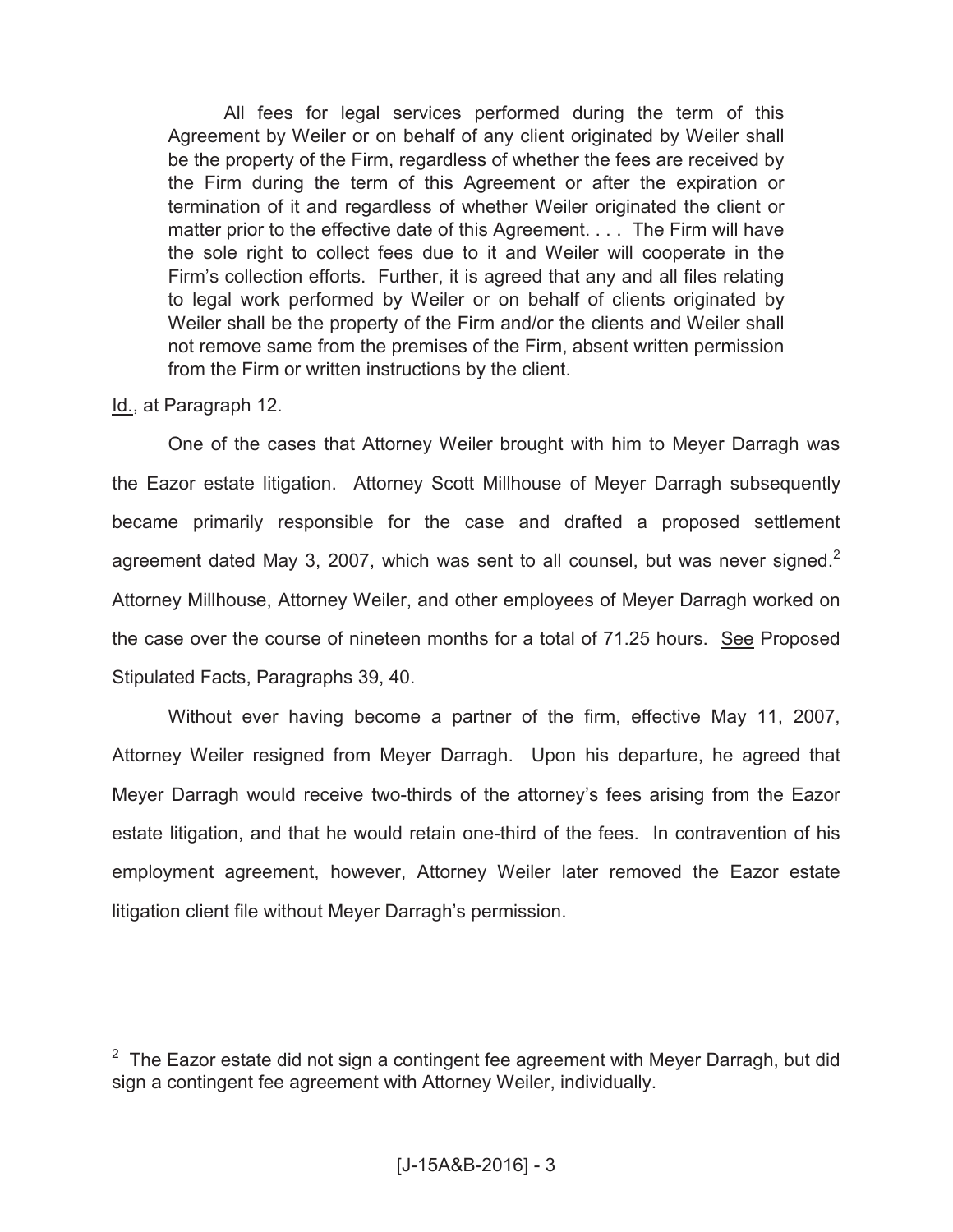Attorney Weiler subsequently became affiliated with the law firm of Malone Middleman, P.C. ("Malone Middleman"). $3$  The Eazor estate thereafter decided to discharge Meyer Darragh and seek representation from Attorney Weiler and Malone Middleman, causing that firm to enter its appearance on May 20, 2007. Malone Middleman took over the case and entered into a contingency fee agreement with the Eazor estate, providing that the firm would represent the estate in exchange for onethird of the proceeds of any settlement reached before suit was filed. The contingent fee agreement did not address the payment of attorney's fees to Meyer Darragh. Further, Malone Middleman did not agree in writing or otherwise to protect the fee purportedly earned by Meyer Darragh.

On June 13, 2007, after discovering the change in representation, Meyer Darragh informed Malone Middleman that it was entitled to two-thirds of any attorney's fees generated from the Eazor estate litigation pursuant to its agreement with Attorney Weiler. Malone Middleman denied that it was bound by the agreement between Attorney Weiler and Meyer Darragh, noting that, at most, Meyer Darragh may have a *quantum meruit* claim for actual time expended performing legal services. 4

Shortly before the commencement of trial and after performing a total of 343 hours of legal work on the case, Malone Middleman settled the Eazor estate litigation for \$235,000, with Malone Middleman receiving \$67,000 in attorney's fees. Meyer Darragh thereafter reiterated its claim of entitlement to two-thirds of that fee based upon

<sup>3</sup> Although Attorney Weiler's name was added to Malone Middleman's letterhead, he never actually worked for the firm or received any salary or employment benefit because he became ill prior to his scheduled commencement of employment.

<sup>4</sup> An action in *quantum meruit* sounds in quasi-contract or contract implied in law and seeks the equitable remedy of restitution where one person has been unjustly enriched by the services of another. Shafer Electric & Construction v. Mantia, 96 A.3d 989, 992 n.3 (Pa. 2014).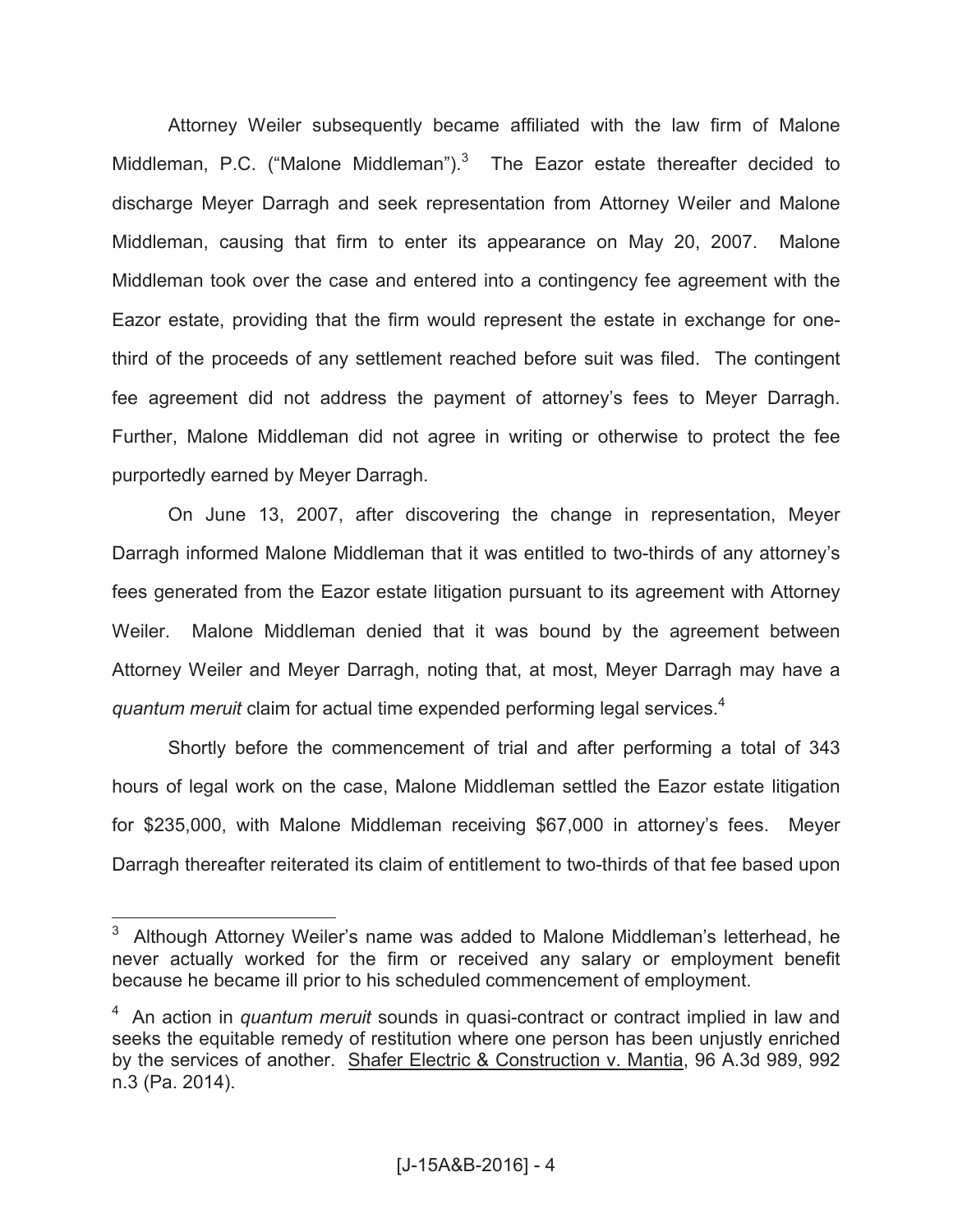its agreement with Attorney Weiler. Alternatively, in support of a claim in *quantum meruit*, Meyer Darragh also submitted to Malone Middleman an itemized bill for legal services, requesting \$17,673.93 (\$13,087.25 in fees, \$895.10 in expenses, and \$3,691.58 in advances to experts). Malone Middleman did not remit any portion of the attorney's fees recovered from the Eazor estate litigation to Meyer Darragh.

In September of 2010, Meyer Darragh commenced the instant action naming Malone Middleman and the Eazor estate as defendants. Attorney Weiler, who had since passed away, was not named in the action. $5$  The amended complaint asserted: (1) a claim against Malone Middleman for breach of contract; and, (2) a claim against both Malone Middleman and the Eazor estate for *quantum meruit*.<sup>6</sup> Before the trial court, Meyer Darragh abandoned its *quantum meruit* claim against the Eazor estate, acknowledging that the estate had paid Malone Middleman in full for all attorney's fees charged.

As noted, the parties submitted stipulated facts and trial exhibits, and presented oral argument to the trial court regarding their respective legal positions. Ultimately, the trial court entered a verdict in favor of Meyer Darragh and against Malone Middleman

<sup>&</sup>lt;sup>5</sup> The Superior Court below took judicial notice of the fact that Attorney Weiler died in October of 2009 in an automobile accident. Meyer, Darragh, Buckler, Bebenek & Eck, P.L.L.C. v. Law Firm of Malone Middleman, P.C., 95 A.3d 893, 895 n.1 (Pa. Super. 2014).

<sup>&</sup>lt;sup>6</sup> An action in contract is distinct from one in *quantum meruit* as demonstrated by the disparate measure of damages arising therefrom. Shafer Electric & Construction, 96 A.3d at 992 n.3. Damages in a *quantum meruit* action are limited to the reasonable value of the services performed. Id. Remedies for breach of contract are designed to protect either a party's expectation interest by attempting to put him in the position he would have been had the contract been performed; his reliance interest by attempting to put him in the position he would have been had the contract not been made; or his restitution interest by making the other party return the benefit received to the party who conferred it. Trotsky v. Civil Serv. Comm'n, 652 A.2d 813, 817 (Pa. 1995); Restatement (Second) of Contracts, Section 344, Comment a.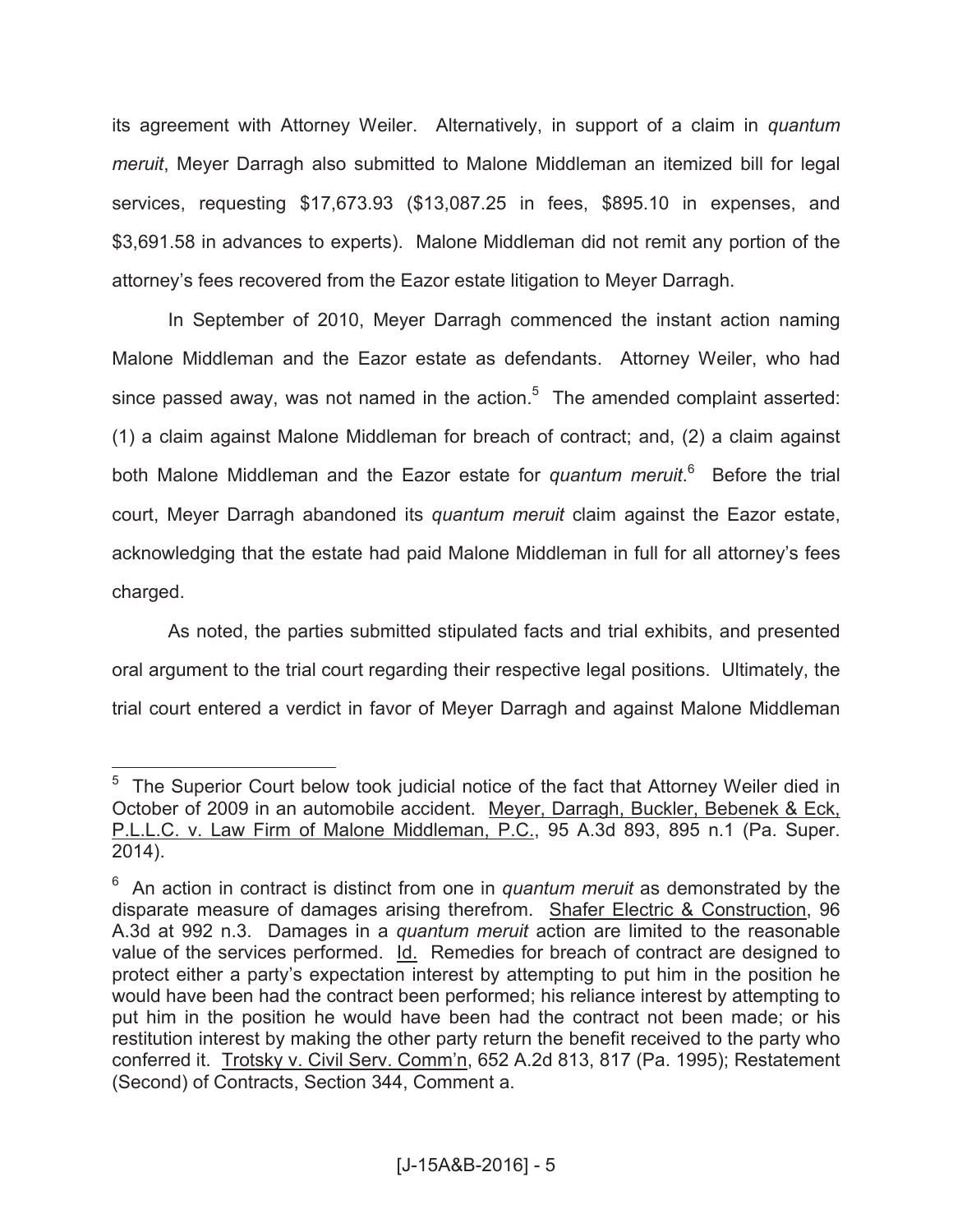on the *quantum meruit* claim in the amount of \$14,721.39, and denied Meyer Darragh relief on the contract claim.<sup>7</sup> Both parties filed motions for post-trial relief, which the trial court denied. The trial court also found in favor of the Eazor estate on the *quantum meruit* claim, recognizing that Meyer Darragh had failed to pursue that contention.

In post-trial motions, although not at issue in this appeal, Malone Middleman first contended that the trial court erred by granting *quantum meruit* relief because Pennsylvania law prohibits a predecessor attorney from making a *quantum meruit* claim against a successor attorney and, instead, permits the claim to be brought only against the client. In rejecting this contention, the trial court acknowledged that Pennsylvania case law was inconsistent on the issue, but concluded that the precedent could not be read as *per se* prohibiting predecessor attorneys from asserting *quantum meruit* claims against successor attorneys. Trial Court Opinion, Nov. 26, 2012, at 5. Rather, the trial court reasoned, the applicability of *quantum meruit* "depends on the unique factual circumstances of each case . . . [with the] . . . focus . . . on whether the defendant has been unjustly enriched." Id. at 10 (citing Styer v. Hugo, 619 A.2d 347, 350 (Pa. Super. 1993)).

The trial court concluded that Malone Middleman would be unjustly enriched by retention of the entire fee because Meyer Darragh conferred a benefit upon it by conducting depositions and establishing a settlement framework, which was realized when Malone Middleman obtained a settlement netting \$67,000 in counsel fees. Id. The trial court found that it would be inequitable for Malone Middleman to retain that benefit without payment to Meyer Darragh, considering, *inter alia*, that Meyer Darragh

<sup>7</sup> The trial court did not grant *quantum meruit* relief in the requested amount of \$17,673.93, as it concluded that the final two entries on the itemized bill related to the fee dispute and were not part of legal services performed on behalf of the Eazor estate litigation.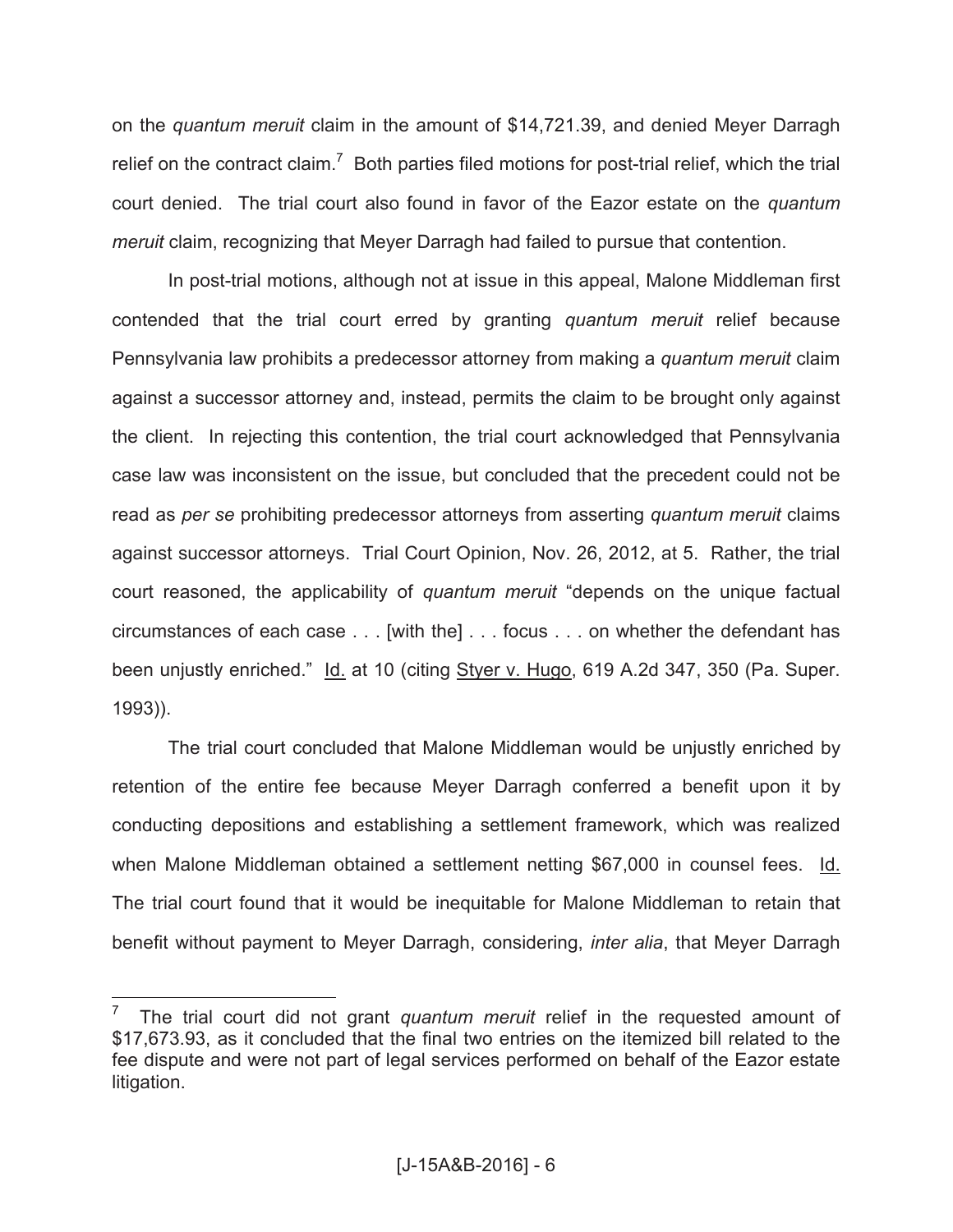allegedly cannot seek relief from the Eazor estate because the estate already paid all outstanding attorney's fees to Malone Middleman. Id.

In addressing the contract claim against Malone Middleman, which is the subject of this appeal, the trial court held that Attorney Weiler's agreement to pay Meyer Darragh two-thirds of the Eazor estate attorney fee was not binding on Malone Middleman. It noted that Meyer Darragh's breach of contract claim was premised entirely upon the Superior Court's decision in Ruby v. Abington Memorial Hospital, 50 A.3d 128 (Pa. Super. 2012). The trial court interpreted Ruby as holding that a predecessor law firm was entitled to a share of the attorney's fees recovered by the successor law firm that ultimately obtained a settlement because such fees constituted the unfinished business of the partnership between the predecessor firm and the departing attorney under the Uniform Partnership Act ("UPA"), 15 Pa.C.S. §§ 8301- 8365. Trial Court Opinion at 12 (citing Ruby, 50 A.3d at 132-36).

The trial court reasoned that Ruby was inapplicable to the instant case where Attorney Weiler was not a partner of Meyer Darragh, and Attorney Weiler's obligation to pay Meyer Darragh two-thirds of the Eazor estate contingent fee did not constitute the unfinished business of a partnership. Id. Absent the existence of a partnership between Meyer Darragh and Attorney Weiler, and considering that Malone Middleman was not a party to the agreement between Attorney Weiler and Meyer Darragh, the trial court concluded that Meyer Darragh's contract claim against Malone Middleman failed.

Both parties filed cross-appeals in the Superior Court, with Malone Middleman challenging the trial court's grant of relief on the *quantum meruit* claim and Meyer Darragh contending, *inter alia*, that the trial court erred by denying relief on its breach of contract claim. The Superior Court vacated the trial court's order on both grounds, and remanded to the trial court to enter judgment in favor of Meyer Darragh on the breach of contract claim in an amount equal to two-thirds of the contingent attorney fee recovered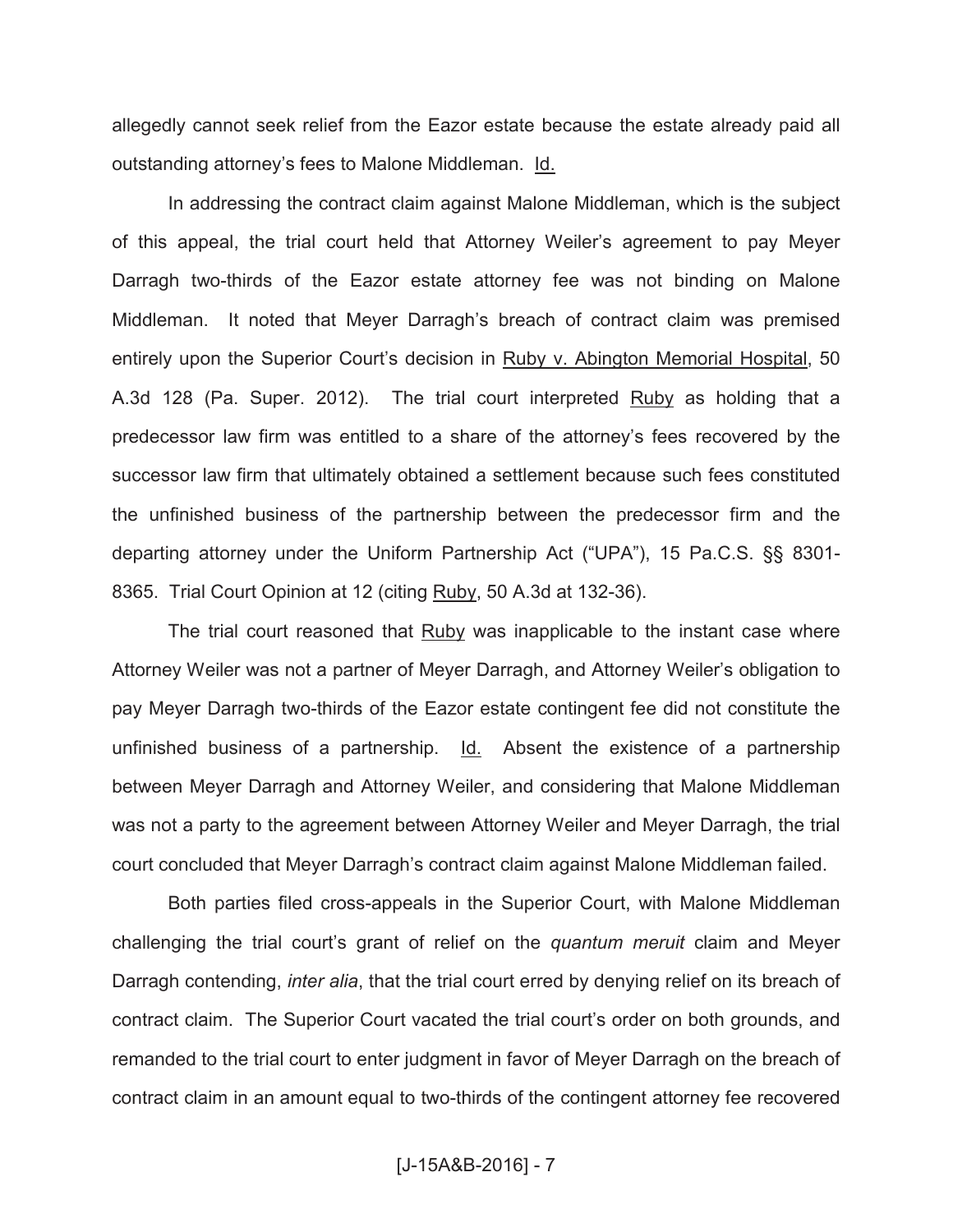from the Eazor estate settlement, with the trial court to calculate the precise amount. Meyer, Darragh, Buckler, Bebenek & Eck, P.L.L.C. v. Law Firm of Malone Middleman, P.C., 95 A.3d 893 (Pa. Super. 2014).

As to the *quantum meruit* claim, the Superior Court examined the same cases relied upon by the trial court in holding that the applicability of *quantum meruit* relief depends on whether the defendant has been unjustly enriched under the circumstances presented. The Superior Court, however, reached a different conclusion, holding that an attorney who initially represents a client and is dismissed may not maintain a *quantum meruit* action against the successor attorney who ultimately settles the case, and may only proceed in *quantum meruit* against the client. Id. at 897. Finding itself bound by broad language utilized in Superior Court case law, the court stated that "[u]ntil our supreme court holds otherwise, we will not recognize a claim for *quantum meruit* by a former attorney against a subsequent attorney." Id. at 898. Meyer Darragh did not seek allowance of appeal from the Superior Court's denial of *quantum meruit*  relief.

Significantly, the Superior Court also held that the trial court erred in denying Meyer Darragh relief on its breach of contract claim. Based on its previous decision in Ruby, the court reasoned that even though Malone Middleman was not a party to the contract, its share of the attorney fee was limited by the terms of the contract between Attorney Weiler and Meyer Darragh. Id. at 898. Contrary to the trial court's interpretation, the Superior Court did not view the holding in Ruby as limited in applicability to attorney fee distribution agreements between a law firm and its departing partner. The court acknowledged that Attorney Weiler was not a partner of Meyer Darragh, thus, attorney's fees relating to the Eazor estate could not be considered "unfinished business" between a law firm and departing partners within the meaning of the Uniform Partnership Act. Id. at 898-99. Nevertheless, the Superior Court held that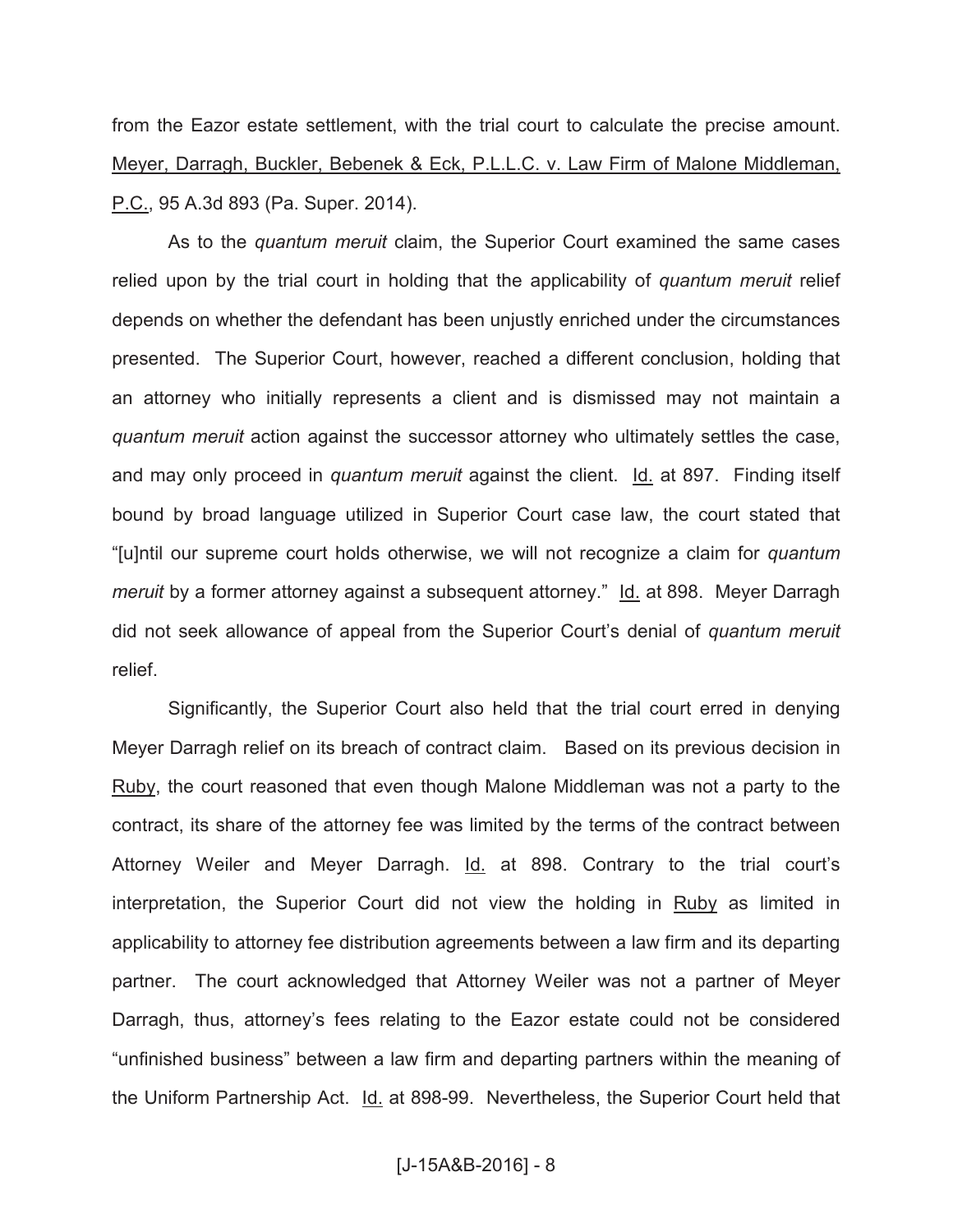Meyer Darragh was still entitled to two-thirds of the fees in accordance with its employment contract with Attorney Weiler. Id. at 899. To hold otherwise, it concluded, would, as in Ruby, ignore the reality of the circumstances giving rise to Meyer Darragh's claim. Id.

Despite its holding that under governing case law, Meyer Darragh could only pursue a *quantum merit* claim against its client and not Malone Middleman, the Superior Court revisited the *quantum meruit* discussion at the end of its opinion by noting that the doctrine would not apply here given the existence of the employment contract between Attorney Weiler and Meyer Darragh, to which Malone Middleman was not a party. Similarly, in concluding that Malone Middleman "may only take its share of attorneys' fees subject to the terms of the employment agreement," the Superior Court appears to have considered some factors suggesting a *quantum meruit* analysis. See id. at 899 (asserting that "Meyer Darragh and Attorney Millhouse did most of the work on the Eazor Estate file and Malone Middleman was promptly notified, before it signed a contingency fee agreement with the Estate, of Meyer Darragh's claim to two-thirds of any fees generated by the Eazor Estate litigation").<sup>8</sup>

As noted, this Court granted allowance of appeal to examine whether the Superior Court erred in awarding breach of contract damages to Meyer Darragh against

As noted by Malone Middleman in its brief to this Court, the Superior Court's assertions in this regard are contrary to the stipulated facts establishing that Malone Middleman performed significantly more legal work on the Eazor estate litigation than Meyer Darragh. See Proposed Stipulated Facts at Paragraphs 40, 42 (establishing that Meyer Darragh performed 71.2 hours working on the Eazor estate litigation, while Malone Middleman performed 343 hours of legal work). The stipulated facts further demonstrate that Meyer Darragh informed Malone Middleman of its claim to fees after Malone Middleman entered its appearance as counsel for the Eazor estate. Id. at Paragraphs 24, 26 (establishing that Malone Middleman entered its appearance on behalf of the Eazor estate on May 20, 2007, and Attorney Millhouse of Meyer Darragh informed Malone Middleman of its claim to counsel fees on June 13, 2007).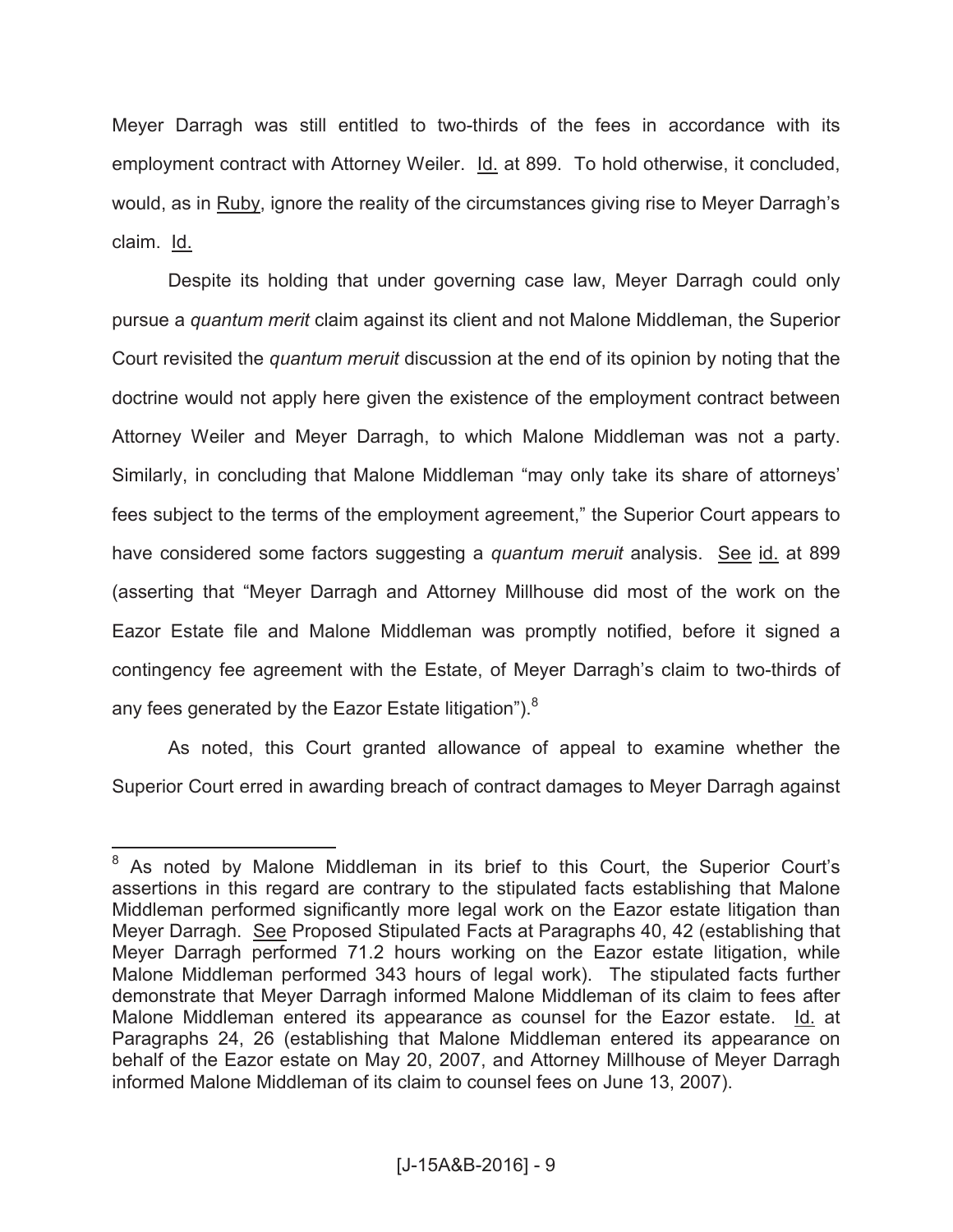Malone Middleman when no contract existed between the two law firms. We further granted allowance of appeal to decide the related issue of whether the Superior Court erred by extending the holding of that court's decision in Ruby, supra, to circumstances where there is no partnership between the predecessor law firm and the departing attorney. These inquiries can be addressed together and involve pure questions of law, over which our standard of review is *de novo*, and our scope of review is plenary. Liberty Mut. Ins. Co. v. Domtar Paper Co., 113 A.3d 1230, 1234 (Pa. 2015).

Malone Middleman contends there is no basis to hold it liable to Meyer Darragh under a breach of contract theory when it was not a party to the contract between Attorney Weiler and Meyer Darragh and it never agreed to either pay Meyer Darragh fees generated from the Eazor estate litigation or protect Meyer Darragh's interests in any way. It argues that the Superior Court's holding -- that the fee distribution agreement between Attorney Weiler and Meyer Darragh was enforceable against Malone Middleman -- ignores basic contract law, which requires the existence of a contract, a breach of the contract, and resulting damages. See Electron Energy Corp. v. Short, 597 A.2d 175, 177 (Pa. Super. 1991) (holding that "[i]t is fundamental contract law that one cannot be liable for a breach of contract unless one is a party to that contract"). Malone Middleman maintains that the only contracts that existed in the case were between: (1) Meyer Darragh and Attorney Weiler, whom Meyer Darragh never sued; and, (2) Meyer Darragh and its former client, the Eazor estate, against whom Meyer Darragh voluntarily abandoned its claim.

Malone Middleman contends the Superior Court erroneously relied upon its decision in Ruby, which was based upon the statutory language of the UPA that recognizes fiduciary duties between partners. It argues that Ruby stands for the proposition that when a partner leaves and joins another firm, the firm to which he moves takes the representation of any of his clients "subject to" the terms of any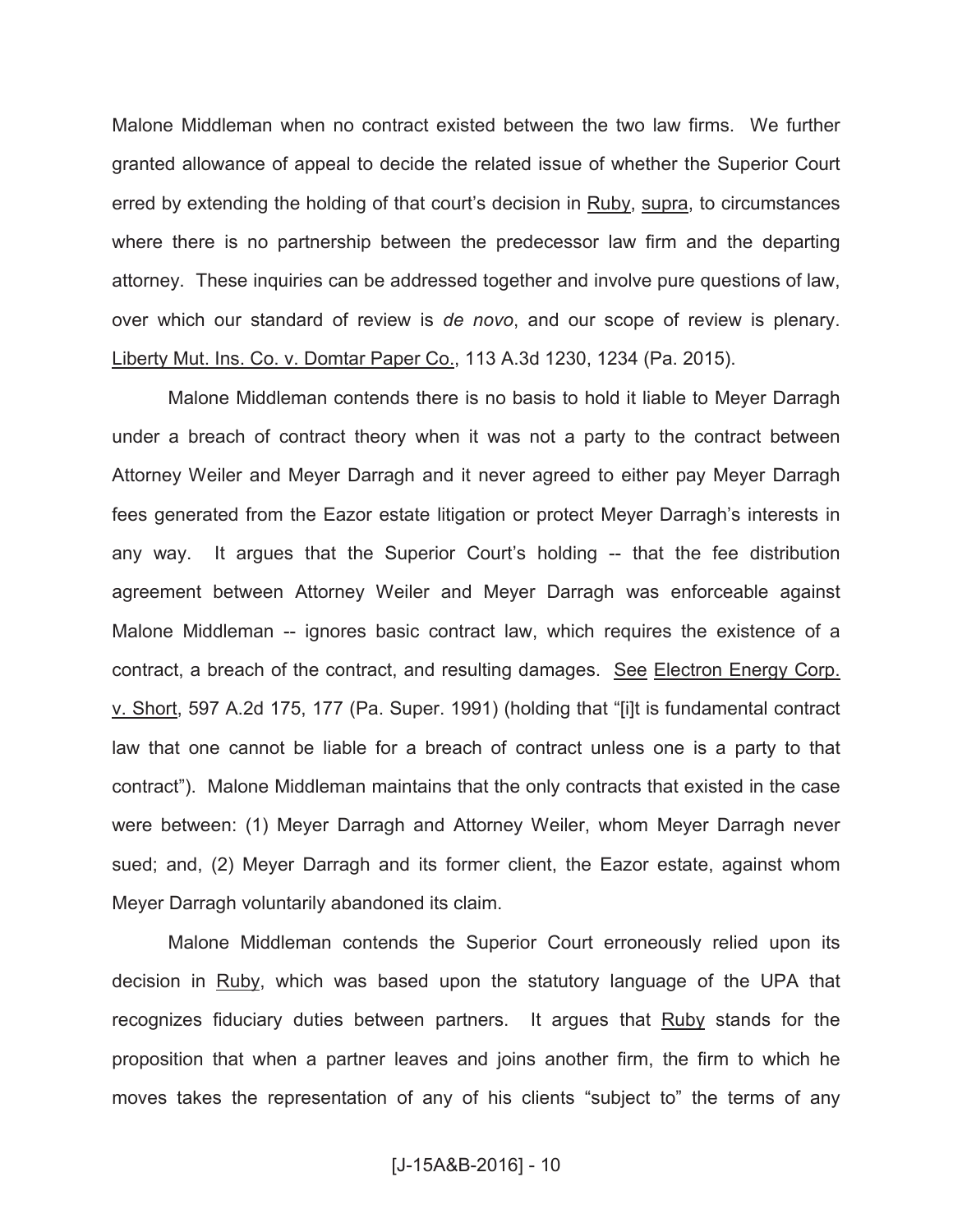agreements he had with his previous partners. These fiduciary duties arise under the UPA only between partners, Malone Middleman asserts, and have no application here where Attorney Weiler was an employee of Meyer Darragh with no partnership interest. See 15 Pa.C.S. § 8334(a) (providing that "[e]very partner must account to the partnership for any benefit and hold as trustee for it any profits . . ."). Absent the statutorily-created fiduciary duties in the UPA, it posits that there is no basis in law to extend liability under a contract to a stranger to that agreement.

In Malone Middleman's view, Meyer Darragh either failed to bring or failed to pursue claims against the parties with whom it had direct relationships, *i.e.*, Attorney Weiler and the Eazor estate. It further contends that the Superior Court's decision contravenes public policy because under its holding, a firm representing a client who had been previously represented would be subject to direct contractual claims arising from agreements entered into between previous counsel and his employer law firm, to which the successor firm was potentially unaware and not a party. Malone Middleman submits that while liability may be warranted with respect to departing partners of a law firm under the UPA, there is no basis for successor firm liability where the tether of fiduciary duties is lacking. Accordingly, Malone Middleman requests that we reverse the Superior Court's judgment in favor of Meyer Darragh on the breach of contract claim.

In response, Meyer Darragh contends that the Superior Court properly relied upon Ruby to hold that its valid, pre-existing contract with Attorney Weiler was enforceable against Malone Middleman. It posits that, pursuant to Ruby, when Malone Middleman hired Attorney Weiler, it became bound by all the terms and conditions of the contract previously entered into between Attorney Weiler and Meyer Darragh, and all duties attendant thereto. Consistent with the Superior Court's analysis, Meyer Darragh interprets Ruby as grounded in equitable principles of contract interpretation, rather than being exclusively based upon the UPA and the fiduciary duties created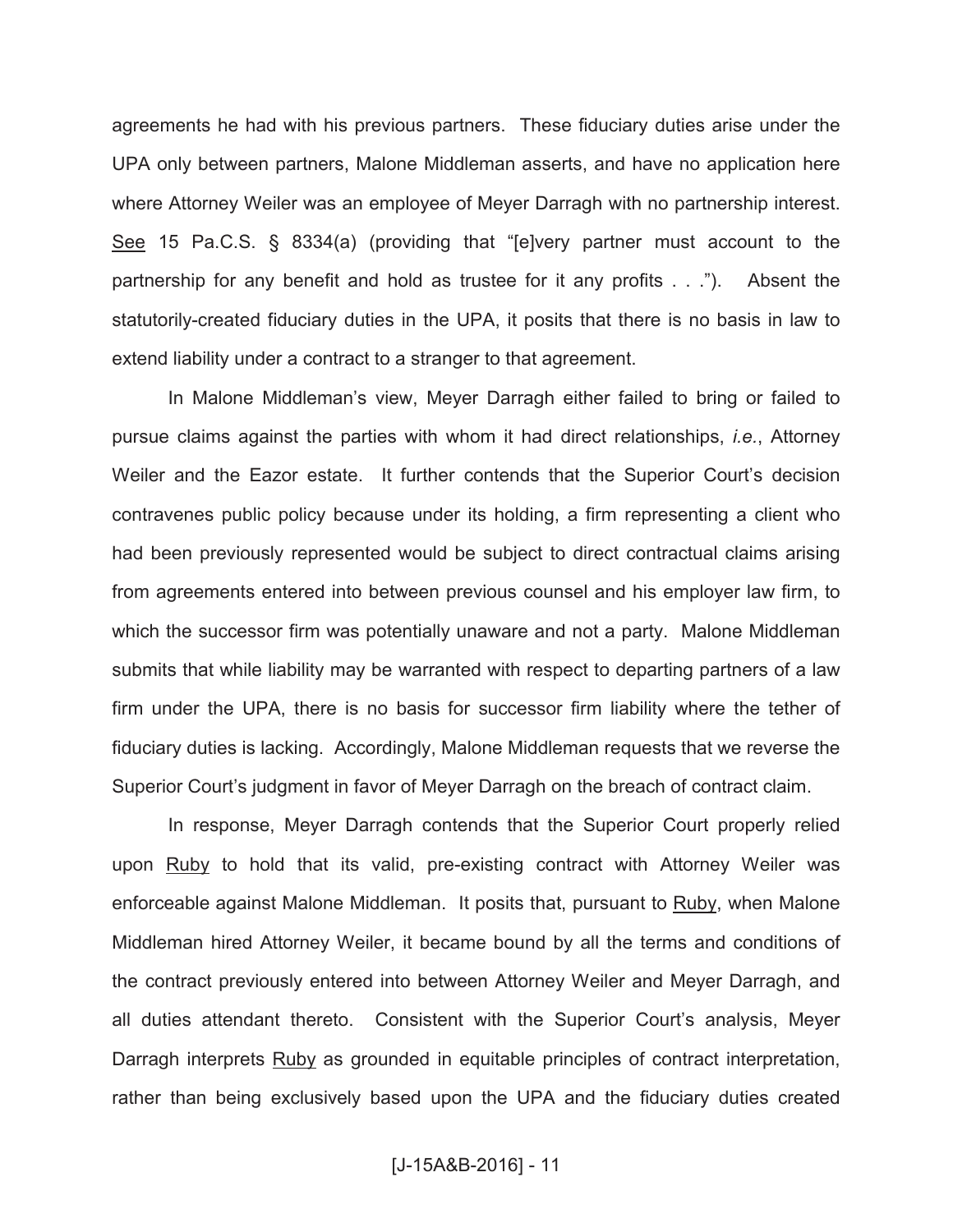thereunder. It finds inconsequential that Ruby involved a partner to a law firm who brought the underlying case to the successor law firm, rather than an employee of the predecessor law firm (with no equity in the firm), as occurred here. This distinction, Meyer Darragh contends, merely eliminates the need for consideration of the UPA in the resolution of this case because Attorney Weiler was not a partner of Meyer Darragh and, thus, the Eazor estate litigation did not constitute "unfinished business" of a partnership.

Thus, rather than an improper expansion of the holding in Ruby, Meyer Darragh views the Superior Court's decision as merely an application of principles of equity, fairness and contract interpretation as espoused in Ruby. Meyer Darragh posits that Attorney Weiler could not transfer to Malone Middleman a greater right to the contingent fee from the Eazor estate litigation than he, himself, possessed under the terms of his agreement with Meyer Darragh. It submits that because Malone Middleman has refused to honor the terms of the contract at issue (to which it was not a party), the Superior Court properly determined that Meyer Darragh established a claim for breach of contract.

Absent citation to governing legal authority, Meyer Darragh offers three additional arguments in support of the proposition that Malone Middleman is bound by the fee distribution agreement previously entered into between Attorney Weiler and Meyer Darragh. First, notwithstanding that illness prevented Attorney Weiler from ever working for Malone Middleman, Meyer Darragh contends that Attorney Weiler acted as the agent of Malone Middleman, thereby rendering Malone Middleman, as principal, bound by Attorney Weiler's prior agreements. Second, Meyer Darragh relies on a federal district court decision in Berger & Montague, P.C. v. Scott & Scott, LLC, 153 F. Supp. 2d 750, 753-54 (E.D. Pa. 2001), for the proposition that Pennsylvania attorneys may pursue other attorneys and/or firms for breach of their fee distribution contract where the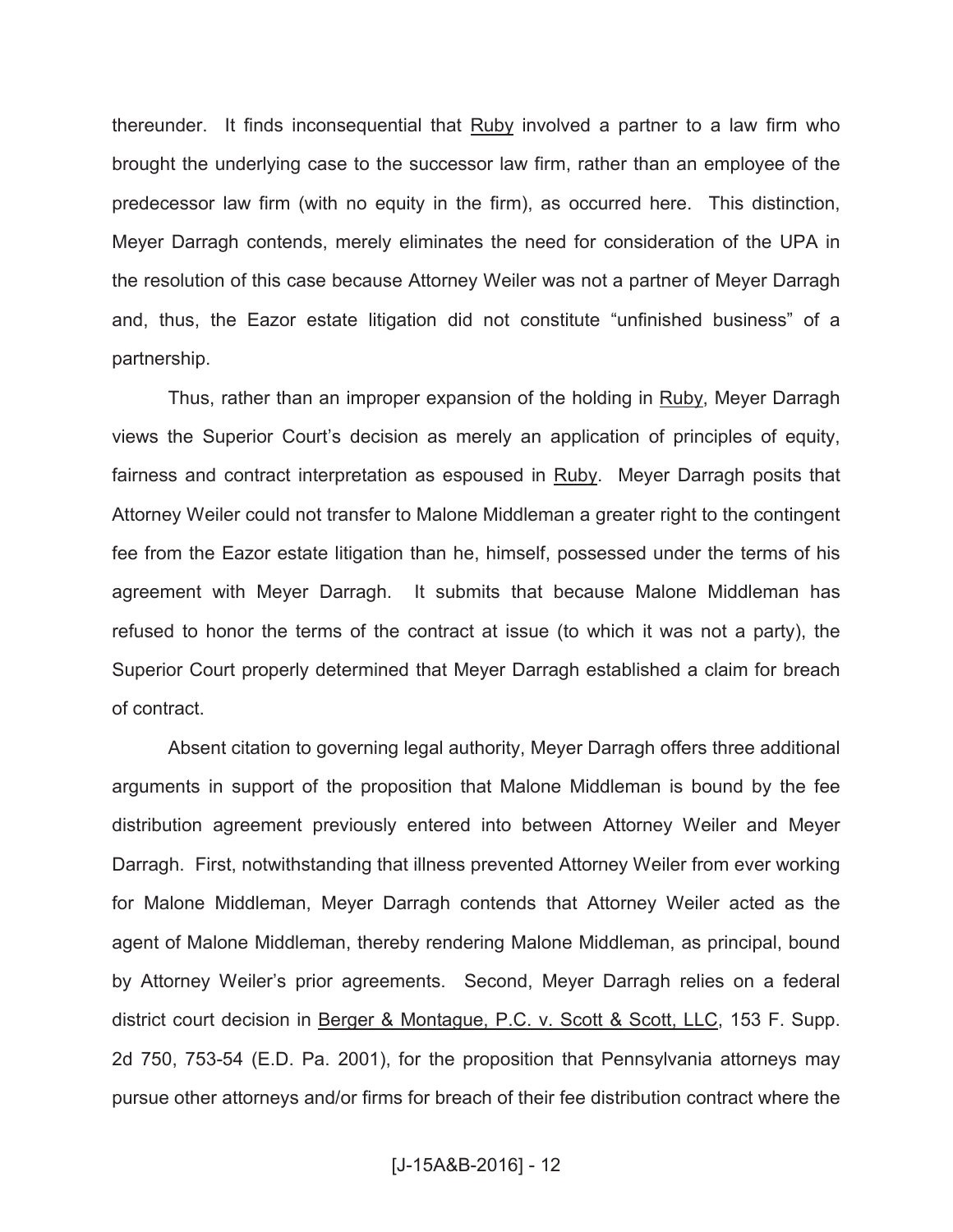successor firm failed to pay the predecessor firm its share of the contingency fee. Finally, Meyer Darragh analogizes the instant case to a landlord/tenant scenario, surmising that because a lease is a contract allegedly obligating a subsequent purchaser to the terms and conditions of the preexisting lease/contract, so too should Malone Middleman become bound by Attorney Weiler's previous contracts when it hired him.

In its reply brief, Malone Middleman reiterates that the fatal flaw in Meyer Darragh's quest for breach of contract damages is that it failed to sue the party with whom it contracted, *i.e.*, Attorney Weiler. It echoes its previous argument that Ruby is distinguishable as it was decided exclusively under the provisions of the UPA, and not under "equitable principles of contract interpretation" as argued by Meyer Darragh. Moreover, Malone Middleman contends there is no merit to the contention that it is liable under an agency theory as Meyer Darragh has failed to cite a single case which supports this extraordinary contractual claim and it was stipulated that illness prevented Attorney Weiler from ever working for the firm. Proposed Stipulated Facts at Paragraph 48. It also refutes Meyer Darragh's reliance on the Berger decision, which is nonbinding and distinguishable, as it involved the interpretation of a fee agreement entered into between the predecessor and successor law firm, a fact that is absent here.

Lastly, Malone Middleman contends the analogy to landlord/tenant law is inapt, regardless of whether possessory rights of tenants to real estate are enforced against subsequent owners of real estate. To the contrary, it submits, Meyer Darragh did not have a possessory right to any contingency fees when Malone Middleman commenced representation of the Eazor estate. Malone Middleman asserts that when a client discharges counsel and severs the contractual relationship, any recovery of a contingency fee must be based on the nature of the work performed up to that point; where the contingency has not occurred, the fee has not been earned. Here, Malone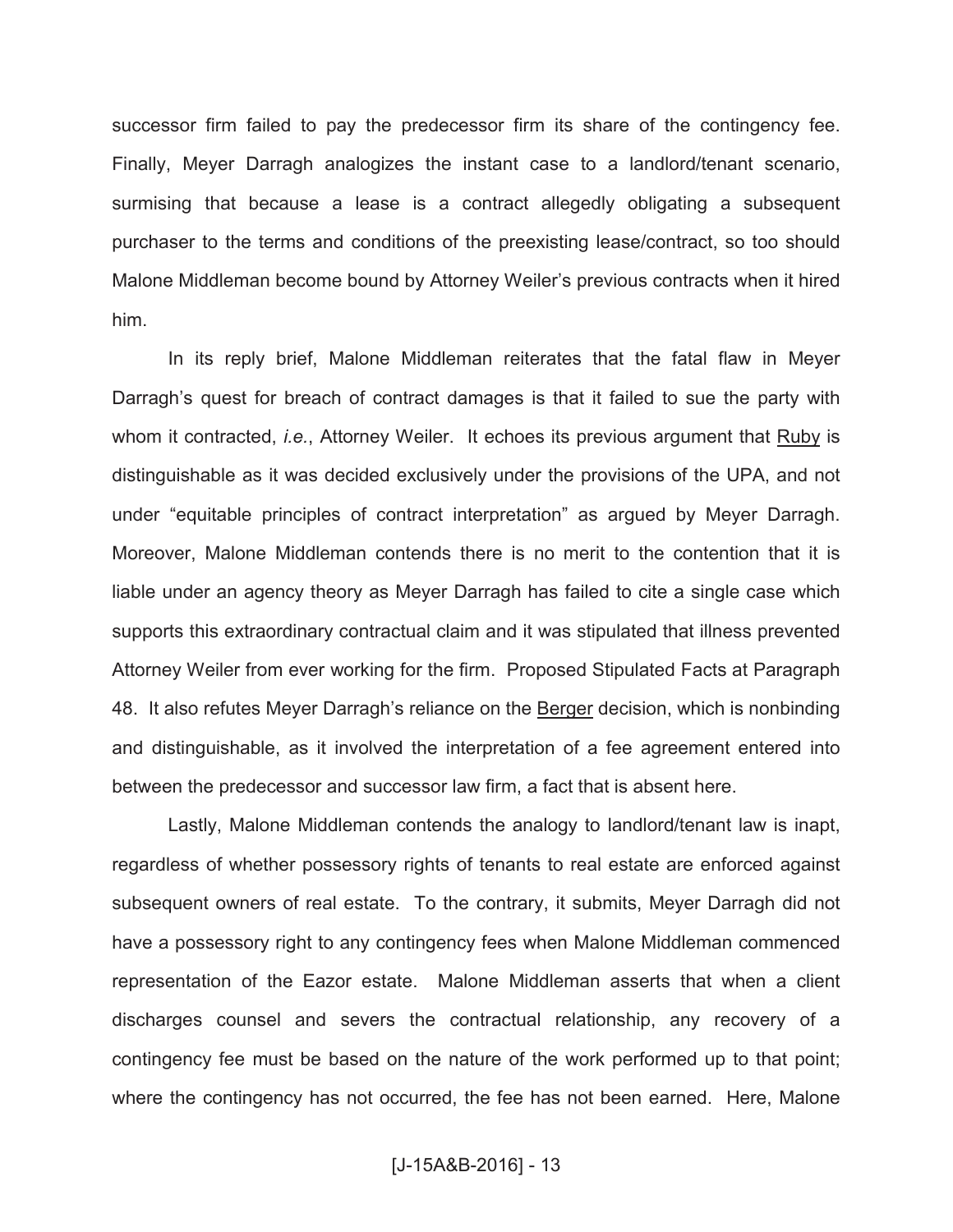Middleman concludes, because settlement had not yet been reached when it began representing the Eazor estate, Meyer Darragh's only right to fees would have been through a *quantum meruit* action or via its contract with Attorney Weiler. It argues that Meyer Darragh declined to pursue a breach of contract action against Attorney Weiler, abandoned its *quantum meruit* claim against the Eazor estate before the trial court, and abandoned its *quantum meruit* claim against Malone Middleman by failing to appeal to this Court the Superior Court's adverse ruling on that claim.<sup>9</sup> Accordingly, Malone Middleman suggests that Meyer Darragh's abandonment of its available claims cannot create "unfairness" that warrants the remedy of damages on an unrelated and unsupportable claim for breach of contract.

Upon consideration of the parties' arguments, we agree with Malone Middleman as we conclude that the Superior Court erroneously extended the application of its previous decision in Ruby to circumstances where there was no partnership between the predecessor law firm and the departing attorney. We further hold that none of the alternative theories proffered by Meyer Darragh entitle it to damages for breach of contract.

Our analysis begins with a review of Ruby. In that case, Attorney Keith Erbstein was a partner at the Beasley Firm LLC ("Beasley") who entered into an employment agreement, in which he agreed to reimburse Beasley any outstanding costs and pay seventy-five percent of any fees recovered should he leave the firm for any reason. Ruby, 50 A.3d at 130. During his employment, Attorney Erbstein brought a negligence case into the firm involving the estate of Kathleen A. Ruby, and the estate signed a contingency fee agreement with Beasley and Attorney Erbstein.

<sup>9</sup> Meyer Darragh does not attempt to resurrect its *quantum meruit* claim against Malone Middleman in its brief to this Court.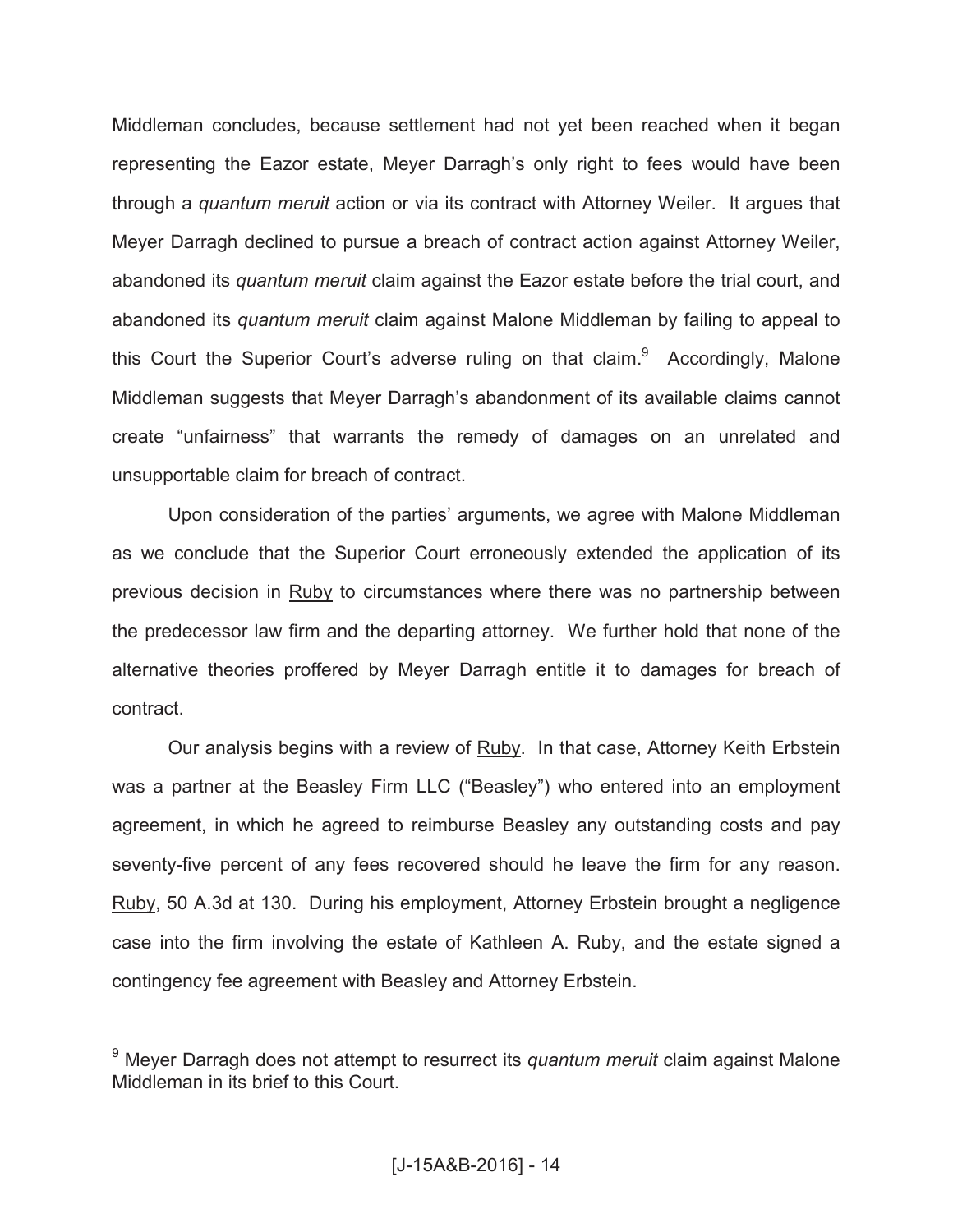When Attorney Erbstein was later released from Beasley's employ, after enjoying the status of partner there, he accepted a position with the law firm of Young, Ricchiuti, Caldwell & Heller ("Young"). Upon learning of Attorney Erbstein's departure, the Ruby estate discharged Beasley, and signed a new contingency fee agreement with Attorney Erbstein and Young. The underlying case ultimately settled and litigation arose between Beasley and Young regarding apportionment of attorney's fees. The trial court ruled in favor of Beasley, holding that its employment agreement with Attorney Erbstein restricted Young's recovery of attorney's fees.

On appeal, Young contended that it was not legally bound by the fee-sharing agreement between Attorney Erbstein and Beasley because it was not a party to the contract. The Superior Court in Ruby affirmed the trial court's ruling, viewing the issue as "not whether [Young] is **bound** by the employment agreement [between Beasley and Attorney Erbstein], but whether, and to what degree, may [Young] take a share of the attorneys' fees subject to the employment agreement." Id. at 132 (emphasis in original). As no Pennsylvania case had addressed the issue, the Ruby court relied upon and adopted the analysis of the California Court of Appeals in Rosenfeld, Meyer & Susman v. Cohen, 146 Cal. App. 3d 200 (Cal. Ct. App. 1983), *overruled on other grounds*, Applied Equipment Corp. v. Litton Saudi Arabia Ltd., 869 P.2d 454 (Cal. 1994), which held that departing partners breached their fiduciary duty to their former law firm when they continued representation of the firm's client following departure, thereby entitling the firm to a share of the attorney's fees from the "unfinished business" performed by the departing partners.<sup>10</sup> The Ruby court stated, "we agree with the sound reasoning of

 $10$  The appeal in Rosenfeld involved three causes of action that the law firm brought against the departing partners: (1) breach of fiduciary duty; (2) interference with contractual relations; and (3) conspiracy to interfere with contractual relations. The Superior Court in Ruby relied upon the Rosenfeld court's analysis of the breach of fiduciary duty claim. The Superior Court in Ruby also relied upon the California Court of Appeal's decision in Jewel v. Boxer, 156 Cal. App. 3d 171 (Cal. Ct. App. 1984), which (continued…)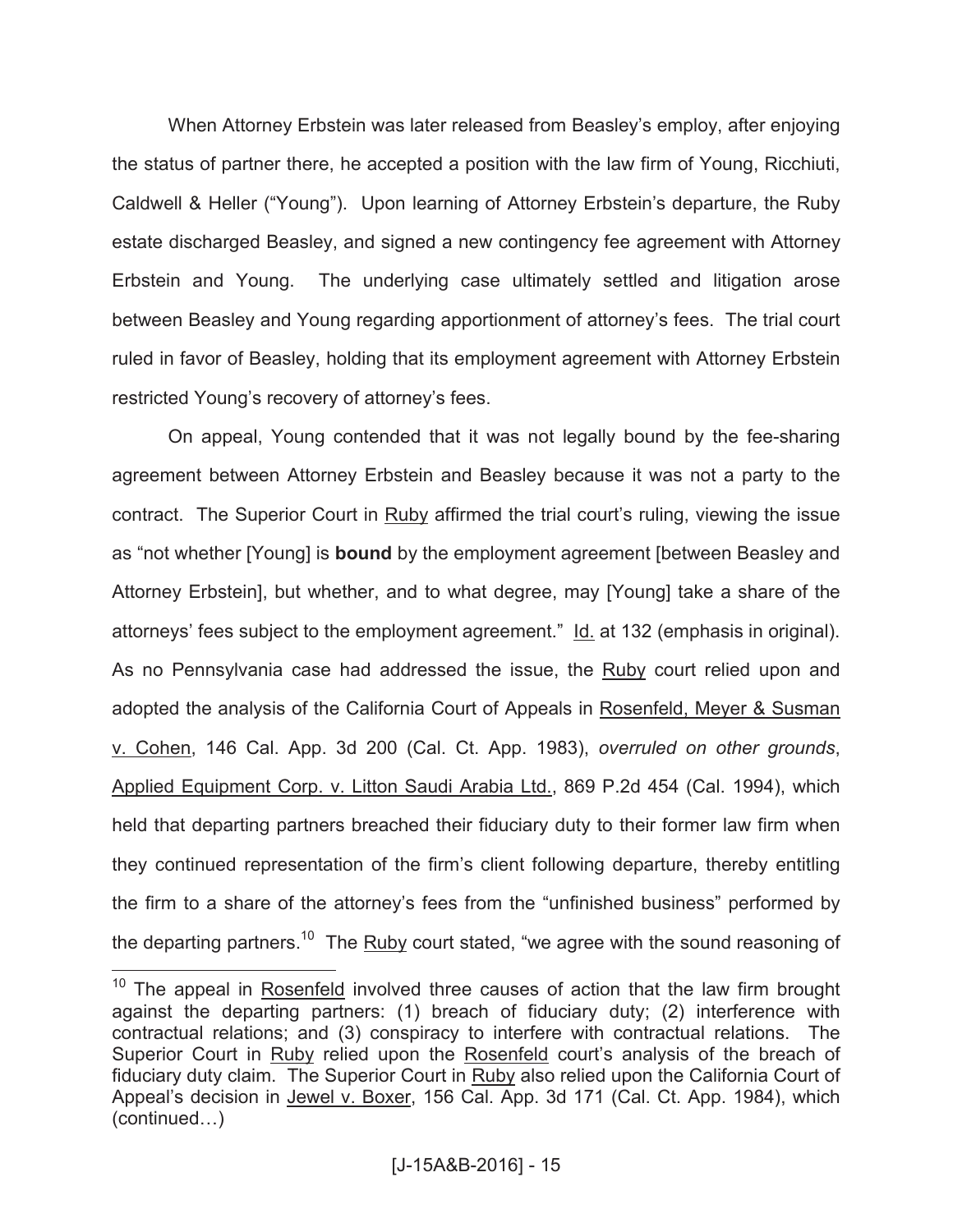the California Court of Appeals and adopt the same, insofar as it applied identical statutory provisions of the Uniform Partnership Act to facts similar or identical to our own." Ruby, 50 A.3d at 132.

The Ruby court explained that the concept of unfinished business is based upon the premise that the dissolution of a partnership does not terminate the partnership, but rather it continues for the limited purpose of winding up its affairs and completing all unfinished business, and the partners continue to owe each other fiduciary duties until the winding up process is complete. Id. at 133 (referencing the following provisions of the UPA: 15 Pa.C.S. § 8351 (defining "Dissolution"); § 8352 (Partnership continued for winding up affairs), and § 8355 (Effect of dissolution on authority of partner)).  $^{11}$ 

Applying such construct, the court held that because litigation on the Ruby estate case had not yet resolved when Attorney Erbstein left the firm, the matter constituted "unfinished business" of the partners of the law firm. Consequently, the court reasoned that Attorney Erbstein and Young could not cut off the Beasley partners by entering into a new contract with the Ruby estate to complete litigation of the case. Accordingly, the Superior Court in Ruby concluded that Young, as the successor law firm, "may only take

<sup>(…</sup>continued)

involved an application for an accounting of attorney fees arising from unfinished business of a dissolved law partnership. The Jewel court held that, absent a contrary agreement, income generated through the winding up of unfinished business (including contingent attorney fees arising from cases unresolved on the date of partnership dissolution) is allocated to the former partners according to their respective interests in the partnership. Id. at 176.

 $11$  The UPA defines the "dissolution of a partnership" as "the change in the relation of the partners caused by any partner ceasing to be associated in the carrying on, as distinguished from the winding up, of the business." 15 Pa.C.S. § 8351. The UPA explains that dissolution does not mean that a partnership is terminated, but rather the partnership "continues until the winding up of partnership affairs is completed." 15 Pa.C.S. § 8352. Our opinion in the instant case does not address the intricacies of dissolution or termination of a partnership as no partnership existed between Meyer Darragh and Attorney Weiler.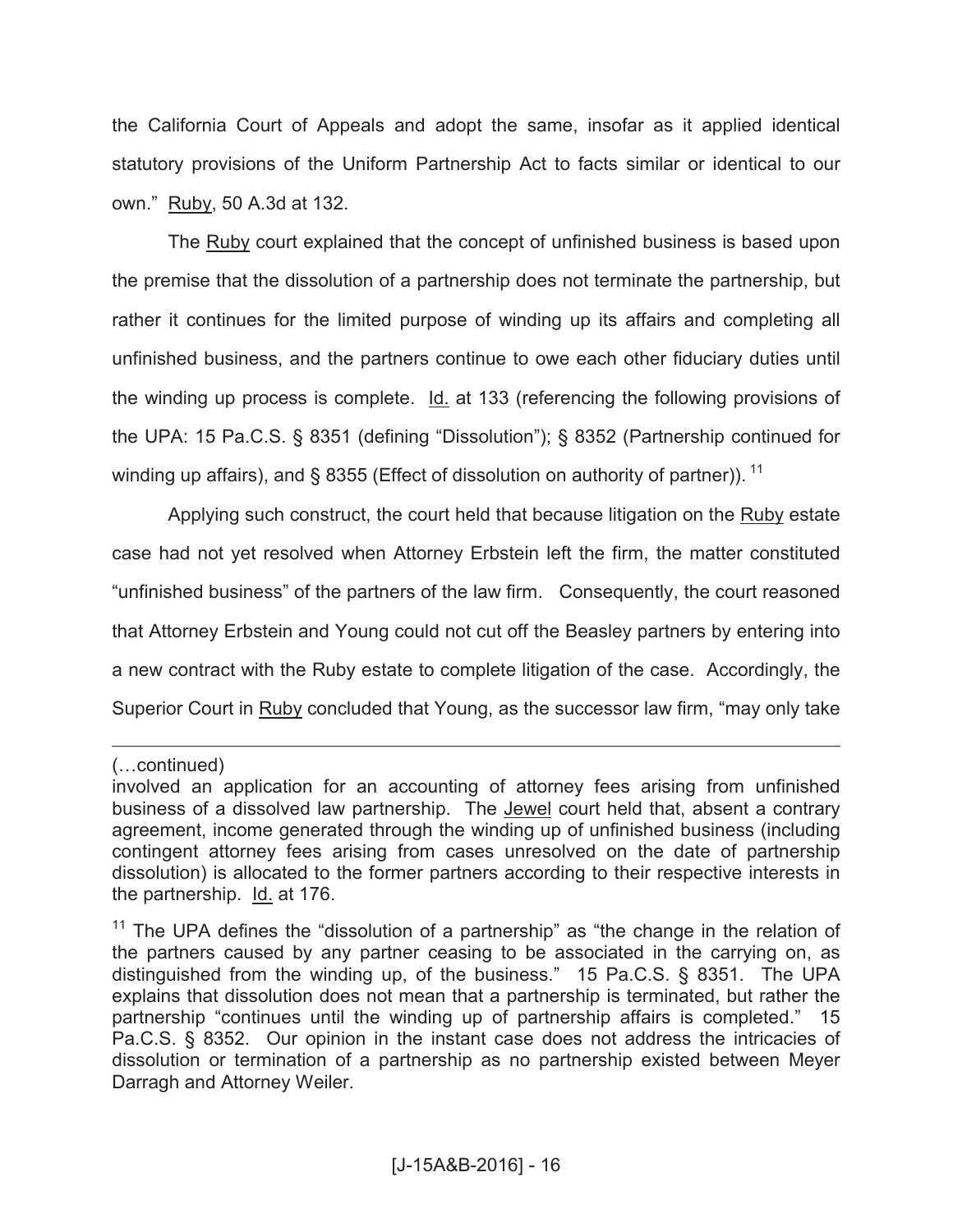its share of the attorneys' fees subject to the terms of the employment agreement [entered into between Attorney Erbstein and Beasley]." Id. at 135.<sup>12</sup>

Thus, as argued by Malone Middleman, the Ruby decision was based exclusively upon the fiduciary duty owed by a departing partner under the UPA to the predecessor law firm during the winding up process of a dissolving partnership, which is absent in the instant case. Here, Attorney Weiler was not a partner at Meyer Darragh and, thus, the Eazor estate litigation did not constitute unfinished business of a partnership. Accordingly, the Superior Court erred by extending the rationale of Ruby to a case where the departing attorney was not a partner of the original law firm.

Moreover, Meyer Darragh has set forth no other viable basis for recovery regarding its breach of contract claim. It is well-established that three elements are necessary to plead a cause of action for breach of contract: (1) the existence of a contract, including its essential terms, (2) a breach of the contract; and, (3) resultant damages. J.F. Walker Co., Inc. v. Excalibur Oil Grp., Inc., 792 A.2d 1269, 1272 (Pa. Super. 2002). "Additionally, it is axiomatic that a contract may be manifest orally, in writing, or as an inference from the acts and conduct of the parties." Id. Meyer Darragh has failed to demonstrate, by any means, the existence of a contract between its law firm and Malone Middleman. See Electron Energy Corp., 597 A.2d at 177 (holding that "[i]t is fundamental contract law that one cannot be liable for a breach of contract unless one is a party to that contract").

Further, Meyer Darragh's claim that it is entitled to breach of contract damages under agency law is unpersuasive. "Under the law of agency a contract made by an agent acting within the scope of its delegated authority is considered a contract of the

 $\frac{1}{12}$  More precisely, the Superior Court's discussion in Ruby focused on the successor law firm taking its share of attorney's fees subject to the rights of the remaining Beasley partners upon the departure of Attorney Erbstein.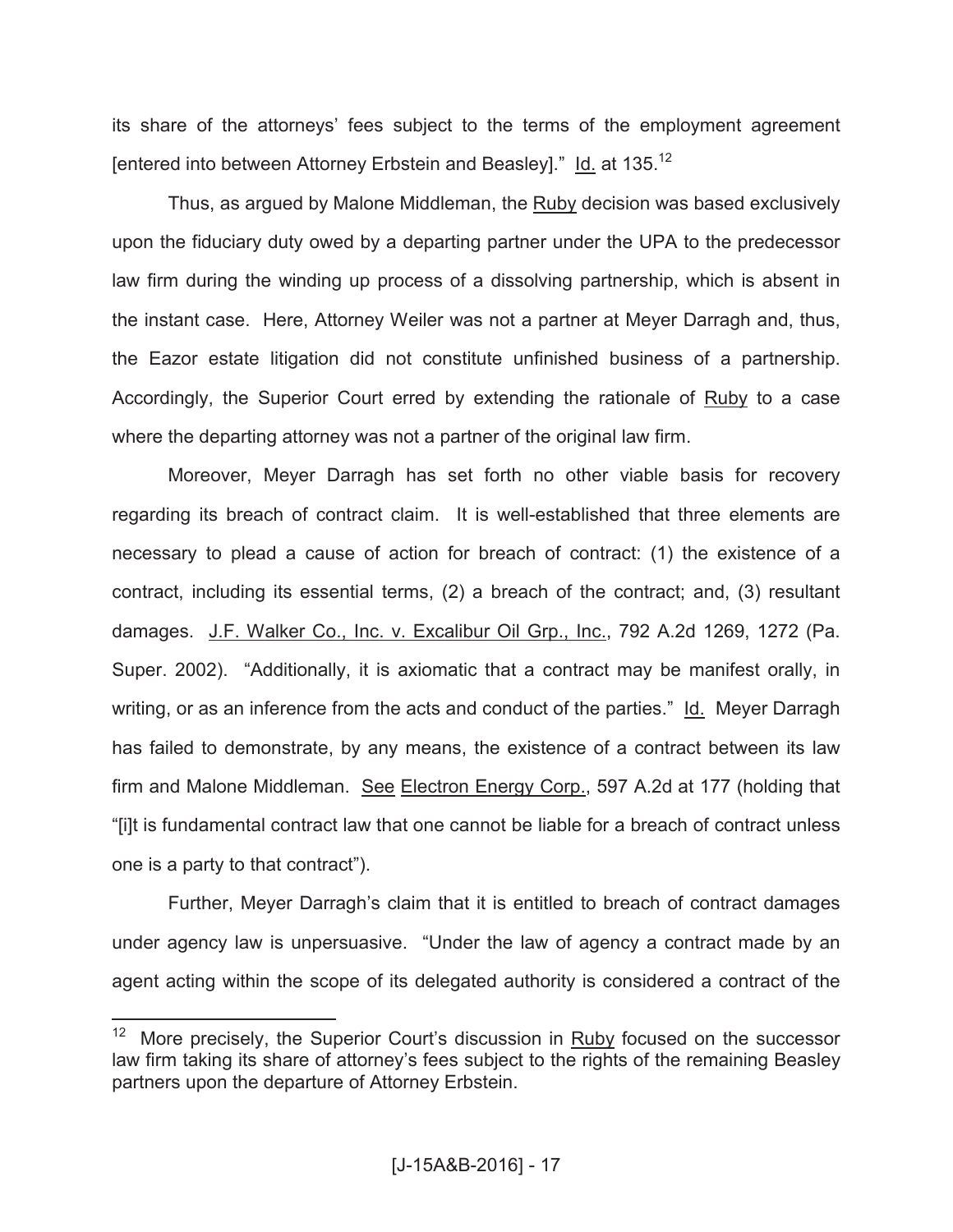principal." Pennsylvania Federation of Teachers v. School District of Philadelphia, 484 A.2d 751, 753 (Pa. 1984). Here, however, the contract at issue (*i.e.*, the contingency fee agreement between Meyer Darragh and Attorney Weiler) was entered into before Attorney Weiler had any affiliation with Malone Middleman and, thus, could not have been made within the scope of any authority delegated to him by Malone Middleman.<sup>13</sup> Likewise unavailing is Meyer Darragh's reliance upon a nonbinding federal district court case granting the predecessor law firm attorney's fees against the successor law firm based on a contract entered into between the two firms -- a factual predicate lacking in this breach of contract action. See Berger & Montague, P.C., supra at 13-14.

Finally, we reject Meyer Darragh's analogy that the instant case is akin to landord/tenant jurisprudence, which, it maintains, recognizes that possessory rights of tenants to real estate are enforced against subsequent owners of real estate. Aside from failing to cite any governing authority applying such law to attorney fee disputes, Meyer Darragh fails to acknowledge that it held no possessory right to contingent fees relating to the Eazor estate litigation at the time the clients discharged the firm from the case, as no settlement had yet been realized. It is well-settled in this Commonwealth that:

[a] client may terminate his relation with an attorney at any time, notwithstanding a contract for fees, but if he does so, thus making performance of the contract impossible, the attorney is not deprived of his right to recover on a *quantum meruit* a proper amount for the services which he has rendered.

Mager v. Bultena, 797 A.2d 948, 956 (Pa. Super. 2002) (quoting Sundheim v. Beaver Cnty. Bldg. & Loan Ass'n, 14 A.2d 349, 351 (Pa. Super. 1940)).

 $13$  As pointed out by Malone Middleman, the basic premise that Attorney Weiler acted as the agent of Malone Middleman is suspect, considering he never worked for that firm because he became ill prior to commencing employment. Proposed Stipulated Facts at Paragraph 48.